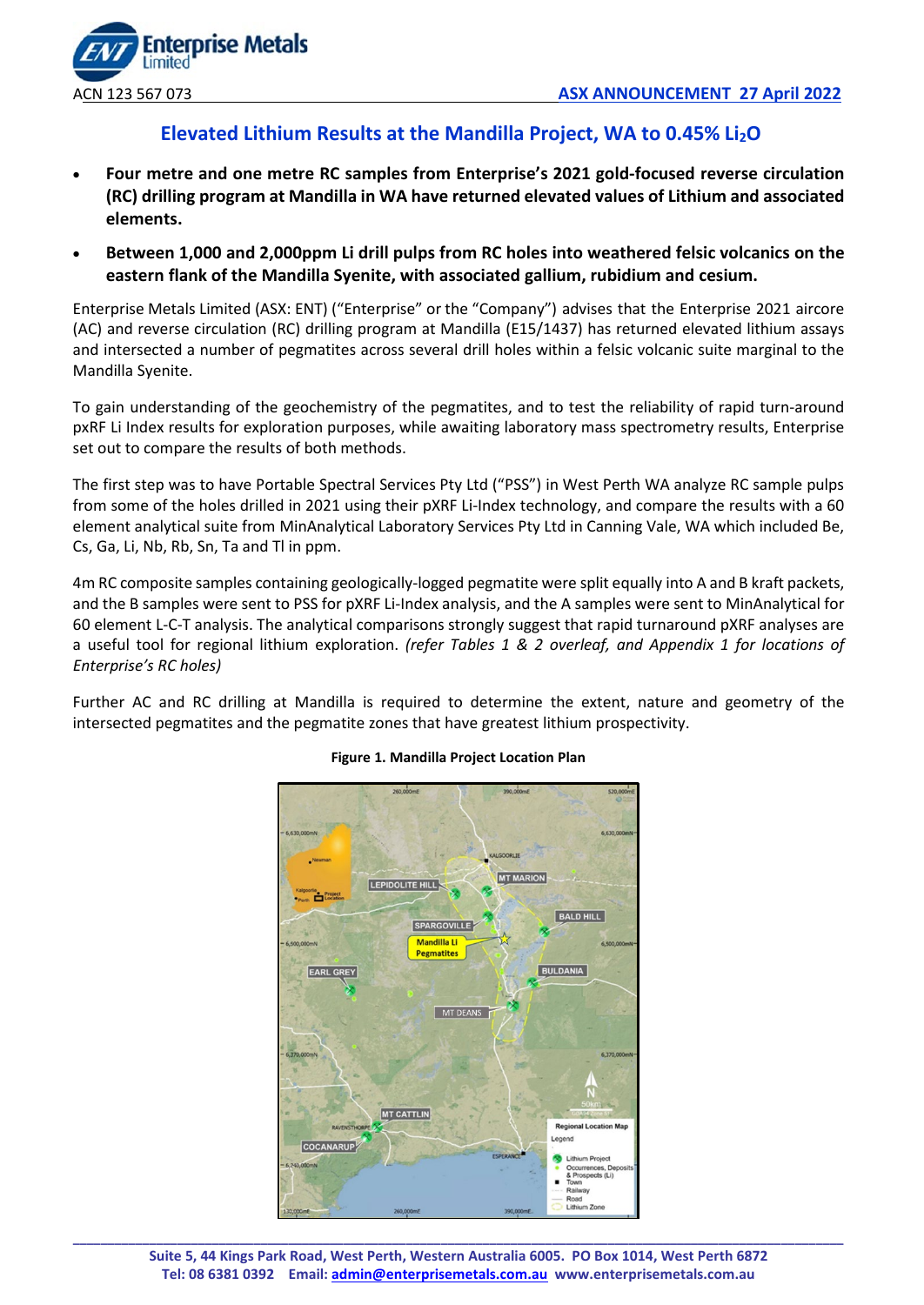# **Table 1. PSS Lithium Index Results (composites) Mandilla RC holes MERC010, 011 & 013 in %.**

| Sample No. | Hole Id | From | To  | Ga      | <b>Rb</b> | <b>Nb</b> | Sn      | $\mathsf{Cs}$ | Ta      | ΤI      | Li IDX | Li IDX |
|------------|---------|------|-----|---------|-----------|-----------|---------|---------------|---------|---------|--------|--------|
|            |         | (m)  | (m) | %       | %         | %         | %       | %             | %       | %       | %      | ppm    |
| E01102003B | MERC010 | 52   | 56  | 0.0061  | 0.2075    | 0.0013    | < LOD   | 0.0107        | $<$ LOD | 0.0021  | 0.1068 | 1068   |
| E01102004B | MERC010 | 56   | 61  | 0.0076  | 0.3366    | 0.0031    | < LOD   | < LOD         | $<$ LOD | 0.0032  | 0.1765 | 1765   |
| E0402069B  | MERC011 | 36   | 40  | $<$ LOD | 0.0121    | $<$ LOD   | $<$ LOD | $<$ LOD       | $<$ LOD | $<$ LOD | 0.0069 | 69     |
| E0402070B  | MERC011 | 40   | 44  | $<$ LOD | 0.016     | $<$ LOD   | $<$ LOD | $<$ LOD       | $<$ LOD | $<$ LOD | 0.0084 | 84     |
| E0402072B  | MERC011 | 48   | 50  | 0.0086  | 0.4037    | 0.0028    | < LOD   | 0.0201        | $<$ LOD | 0.0048  | 0.2088 | 2088   |
| E0402073B  | MERC011 | 50   | 55  | $<$ LOD | 0.0217    | $<$ LOD   | $<$ LOD | $<$ LOD       | $<$ LOD | $<$ LOD | 0.0123 | 123    |
| E01102005B | MERC010 | 61   | 64  | $<$ LOD | 0.0231    | $<$ LOD   | $<$ LOD | $<$ LOD       | $<$ LOD | $<$ LOD | 0.0128 | 128    |
| E0402116B  | MERC013 | 56   | 60  | $<$ LOD | 0.0119    | 0.0009    | $<$ LOD | $<$ LOD       | $<$ LOD | $<$ LOD | 0.0087 | 87     |
| E0402117B  | MERC013 | 60   | 64  | 0.0026  | 0.0103    | 0.0008    | $<$ LOD | $<$ LOD       | $<$ LOD | $<$ LOD | 0.0077 | 77     |
| E0402118B  | MERC013 | 64   | 68  | $<$ LOD | 0.0203    | $<$ LOD   | $<$ LOD | 0.0103        | $<$ LOD | $<$ LOD | 0.0102 | 102    |
| E0402119B  | MERC013 | 68   | 72  | $<$ LOD | 0.008     | $<$ LOD   | $<$ LOD | $<$ LOD       | $<$ LOD | $<$ LOD | 0.0058 | 58     |

# **Table 2. MinAnalytical Mass Spec. Results (composites) Mandilla RC holes MERC010, 011 & 013 in ppm.**

| Sample No.        | Hole Id | From | To  | Ga    | <b>Rb</b> | <b>Nb</b> | Sn   | <b>Cs</b> | Ta    | <b>TI</b> | Be    | Li      |
|-------------------|---------|------|-----|-------|-----------|-----------|------|-----------|-------|-----------|-------|---------|
|                   |         | (m)  | (m) | ppm   | ppm       | ppm       | ppm  | ppm       | ppm   | ppm       | ppm   | ppm     |
| <b>LDETECTION</b> |         |      |     | 0.05  | 0.05      | 0.05      | 0.2  | 0.05      | 0.01  | 0.02      | 0.05  | 0.1     |
| <b>UDETECTION</b> |         |      |     | 1000  | 10000     | 1000      | 500  | 1000      | 100   | 1000      | 1000  | 1000    |
| E01102003A        | MERC010 | 52   | 56  | 36.54 | 2044.92   | 15.17     | 16   | 99.5      | 4.49  | 16.71     | 84.24 | >1000.0 |
| E01102004A        | MERC010 | 56   | 61  | 57.89 | 3231.82   | 32.94     | 34.1 | 156.03    | 10.67 | 24.45     | 89.71 | >1000.0 |
| E01102005A        | MERC010 | 61   | 64  | 15.57 | 218.83    | 4.05      | 2.4  | 22.65     | 0.86  | 2.28      | 5.14  | 344.9   |
| E0402069A         | MERC011 | 36   | 40  | 13.67 | 113.43    | 2.93      | 1.9  | 37.18     | 0.35  | 1.11      | 3.58  | 172.3   |
| E0402070A         | MERC011 | 40   | 44  | 14.6  | 152       | 4.15      | 4.2  | 57.7      | 1.41  | 1.46      | 7.26  | 214.5   |
| E0402072A         | MERC011 | 48   | 50  | 57.46 | 4009.89   | 27.21     | 28.7 | 234.51    | 18.19 | 31.71     | 97.27 | >1000.0 |
| E0402073A         | MERC011 | 50   | 55  | 13.97 | 212.63    | 4.09      | 4.8  | 47.91     | 0.64  | 1.74      | 5.46  | 305.1   |
| E0402116A         | MERC013 | 56   | 60  | 19.9  | 110.44    | 5.77      | 1.9  | 13.4      | 0.52  | 0.67      | 1.51  | 99      |
| E0402117A         | MERC013 | 60   | 64  | 18.97 | 104.06    | 5.82      | 1.6  | 20.98     | 0.56  | 0.62      | 1.1   | 122     |
| E0402118A         | MERC013 | 64   | 68  | 16.69 | 194.97    | 4.23      | 4.1  | 77.21     | 1.26  | 1.72      | 3.79  | 144.4   |
| E0402119A         | MERC013 | 68   | 72  | 14.46 | 75.81     | 3.19      | 1.5  | 33.06     | 0.48  | 0.65      | 2.88  | 146.2   |

## **Figure 2. Image Showing Mandilla RC (MERC) Drill Hole Collars and Coolgardie-Esperance Highway**

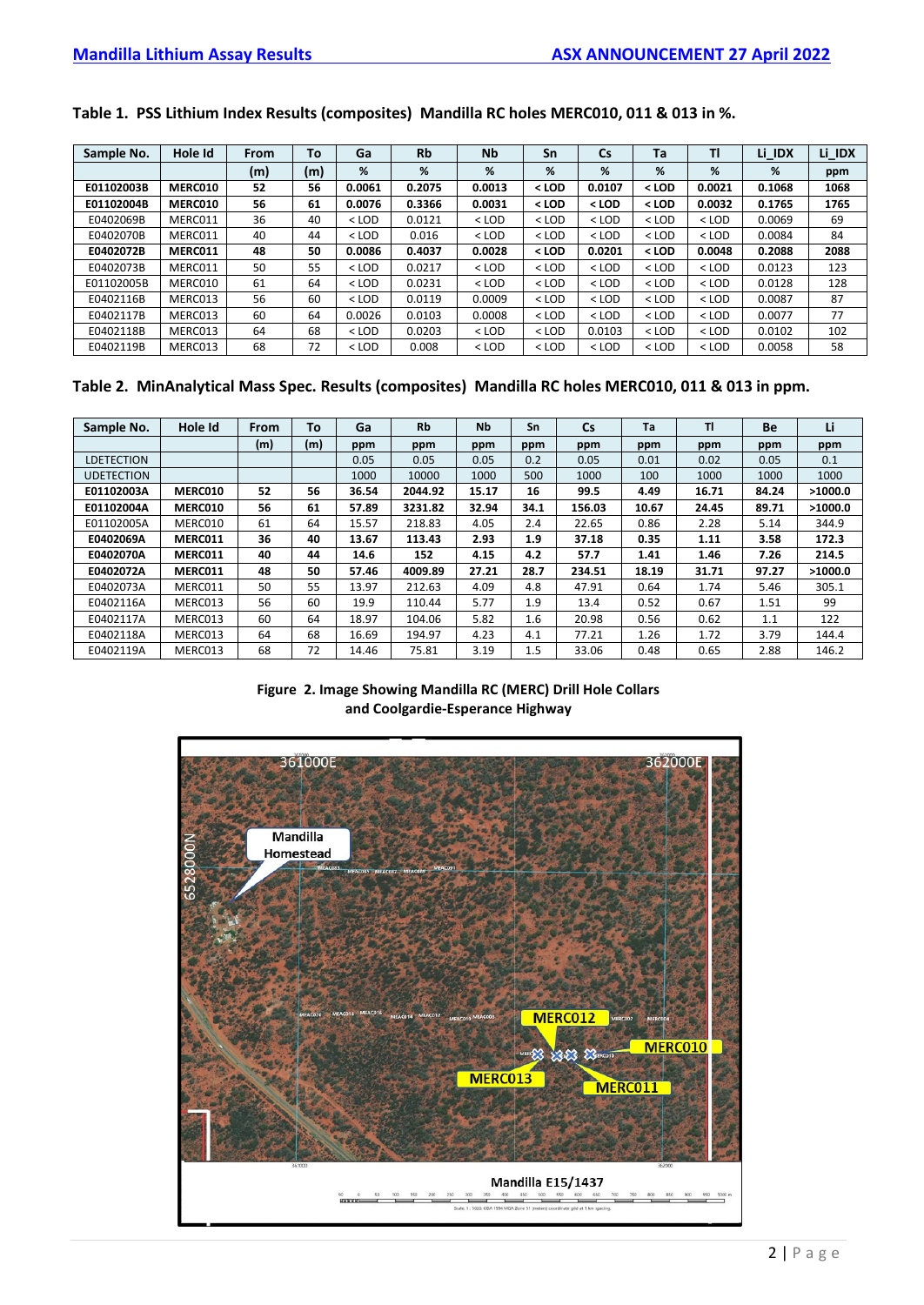**Table 3. PSS Lithium Index Results (1m samples) Mandilla RC holes MERC010, 012 & MEAC055 & 092 in %.**

| Sample No. | Hole Id | From | To  | Ga     | <b>Rb</b> | <b>Nb</b> | Sn      | Cs      | Ta      | TI     | Li IDX | Li_IDX |
|------------|---------|------|-----|--------|-----------|-----------|---------|---------|---------|--------|--------|--------|
|            |         | (m)  | (m) | %      | %         | %         | %       | %       | %       | %      | %      | ppm    |
| E0402902   | MERC010 | 56   | 57  | 0.0094 | 0.3108    | 0.0023    | $<$ LOD | 0.0111  | $<$ LOD | 0.0026 | 0.1613 | 1613   |
| E0402903   | MERC010 | 57   | 58  | 0.0122 | 0.3768    | 0.0029    | 0.0052  | $<$ LOD | $<$ LOD | 0.0034 | 0.1959 | 1959   |
| E0402904   | MERC010 | 58   | 59  | 0.0114 | 0.3713    | 0.0026    | 0.0043  | $<$ LOD | $<$ LOD | 0.0038 | 0.1924 | 1924   |
| E0402906   | MERC010 | 59   | 60  | 0.011  | 0.3066    | 0.0029    | $<$ LOD | 0.0133  | $<$ LOD | 0.0034 | 0.1611 | 1611   |
| E0402907   | MERC010 | 60   | 61  | 0.0085 | 0.1452    | 0.0031    | $<$ LOD | $<$ LOD | $<$ LOD | 0.0011 | 0.0817 | 817    |
| E0402908   | MERC012 | 56   | 57  | 0.0118 | 0.2833    | 0.0035    | $<$ LOD | 0.0101  | $<$ LOD | 0.0036 | 0.1513 | 1513   |
| E0402909   | MERC012 | 57   | 58  | 0.0104 | 0.1656    | 0.0037    | $<$ LOD | 0.01    | $<$ LOD | 0.0032 | 0.0936 | 936    |
| E0402910   | MERC012 | 58   | 59  | 0.0101 | 0.2624    | 0.0042    | $<$ LOD | 0.0085  | $<$ LOD | 0.0048 | 0.1431 | 1431   |
| E0402911   | MERC012 | 59   | 60  | 0.007  | 0.1828    | 0.0035    | 0.0057  | 0.0161  | $<$ LOD | 0.0024 | 0.1016 | 1016   |

#### **Plate 1. MERC010: 54m to 60m, with Partial Oxidation to 56m**



### **MANDILLA PROSPECT – GOLD & LITHIUM PROSPECTIVITY**

Enterprise's principal target at Mandilla is primary gold mineralisation, similar to that discovered on the western margin of the Mandilla Syenite by Anglo Australian Resources NL ("Anglo", ASX: AAR). AAR's drilling has demonstrated that shallow gold intersections in saprolite and saprock may overlie primary gold mineralisation.

The Mandilla Prospect is located in the Widgiemooltha greenstone belt in the western part of the Kalgoorlie geological domain, some 100 kilometres south of Kalgoorlie by road and 20 kilometres south west of Kambalda. Significant nickel and gold deposits are present in the belt, with the nearest mined gold deposit being the highgrade Wattle Dam Mine located approximately 3 km to the west of Mandilla.

The Mandilla Prospect lies on the margins of the Mandilla Syenite. The syenite intrudes volcanoclastic sedimentary rocks in the area which form part of the Spargoville Group.

NW to WNW and NE trending structures along the western flank of the tenements are interpreted from regional aeromagnetic data to cut through the Mandilla Syenite and may be important in localising gold mineralisation within the Mandilla Syenite.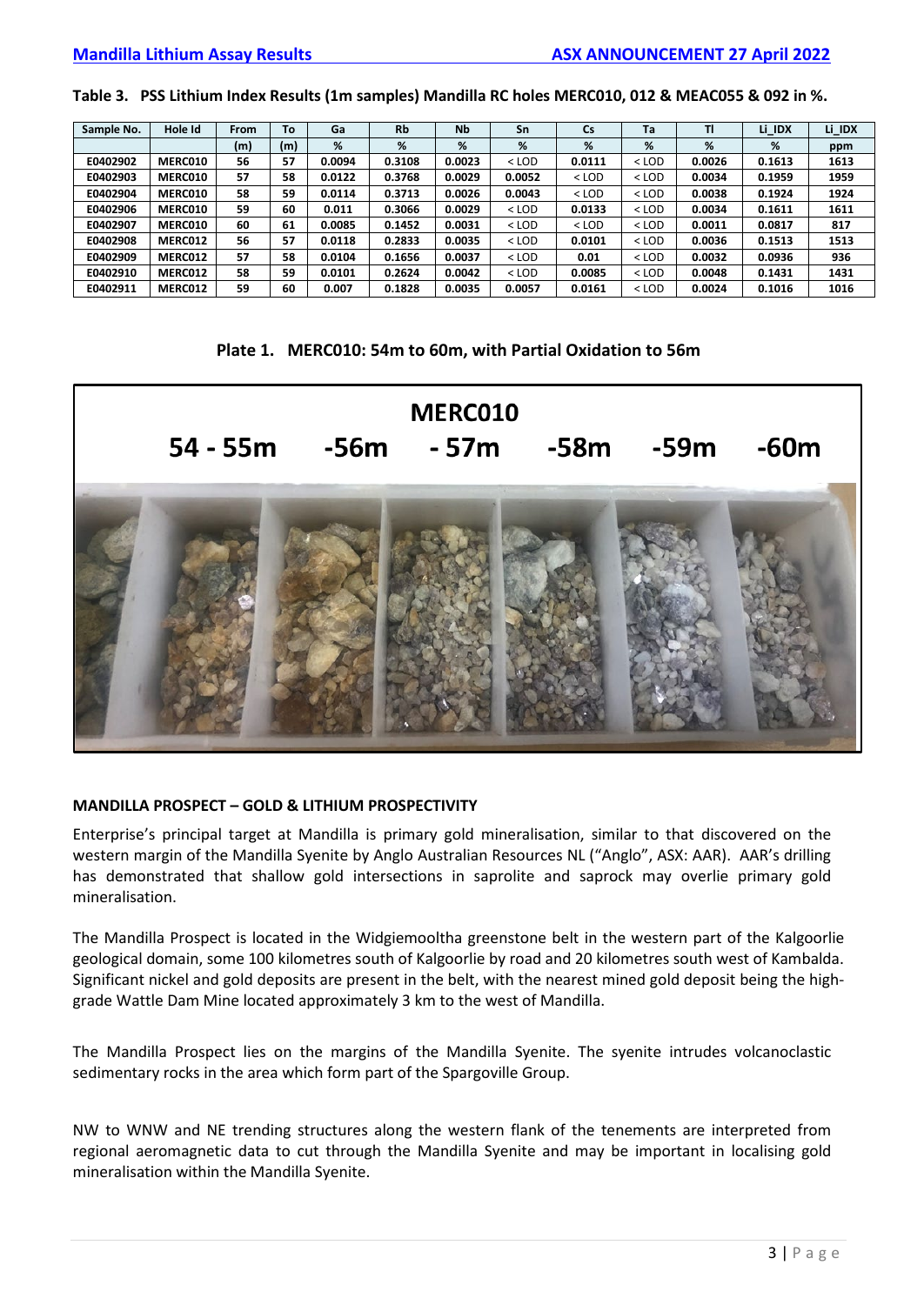

**Figure 3. GSWA Surface Geology Plan Showing Cainozoic & Quaternary Cover West of Coolgardie-Esperance Highway**

This ASX Announcement has been approved in accordance with the Company's published continuous disclosure policy and authorised for release by the Company's Board of Directors.

# **Dr Allan Trench Chairman Enterprise Metals Limited**

### **COMPETENT PERSON STATEMENT**

*The information in this report that relates to Exploration Activities and Results is based on information compiled by Mr Dermot Ryan of Montana Exploration Services Pty Ltd, who is a Director and security holder of the Enterprise Metals Limited. Mr Ryan is a Fellow of the Australasian Institute of Mining and Metallurgy and a Member of the Australian Institute of Geoscientists and has sufficient experience of relevance to the styles of mineralisation and the types of deposits under consideration, and to the activities undertaken, to qualify as a Competent Person as defined in the 2012 Edition of the Joint Ore Reserves Committee (JORC) Australasian Code for Reporting of Exploration Results, Mineral Resources and Ore Reserves. Mr Ryan consents to the inclusion in this report of the matters based on information in the form and context in which it appears.*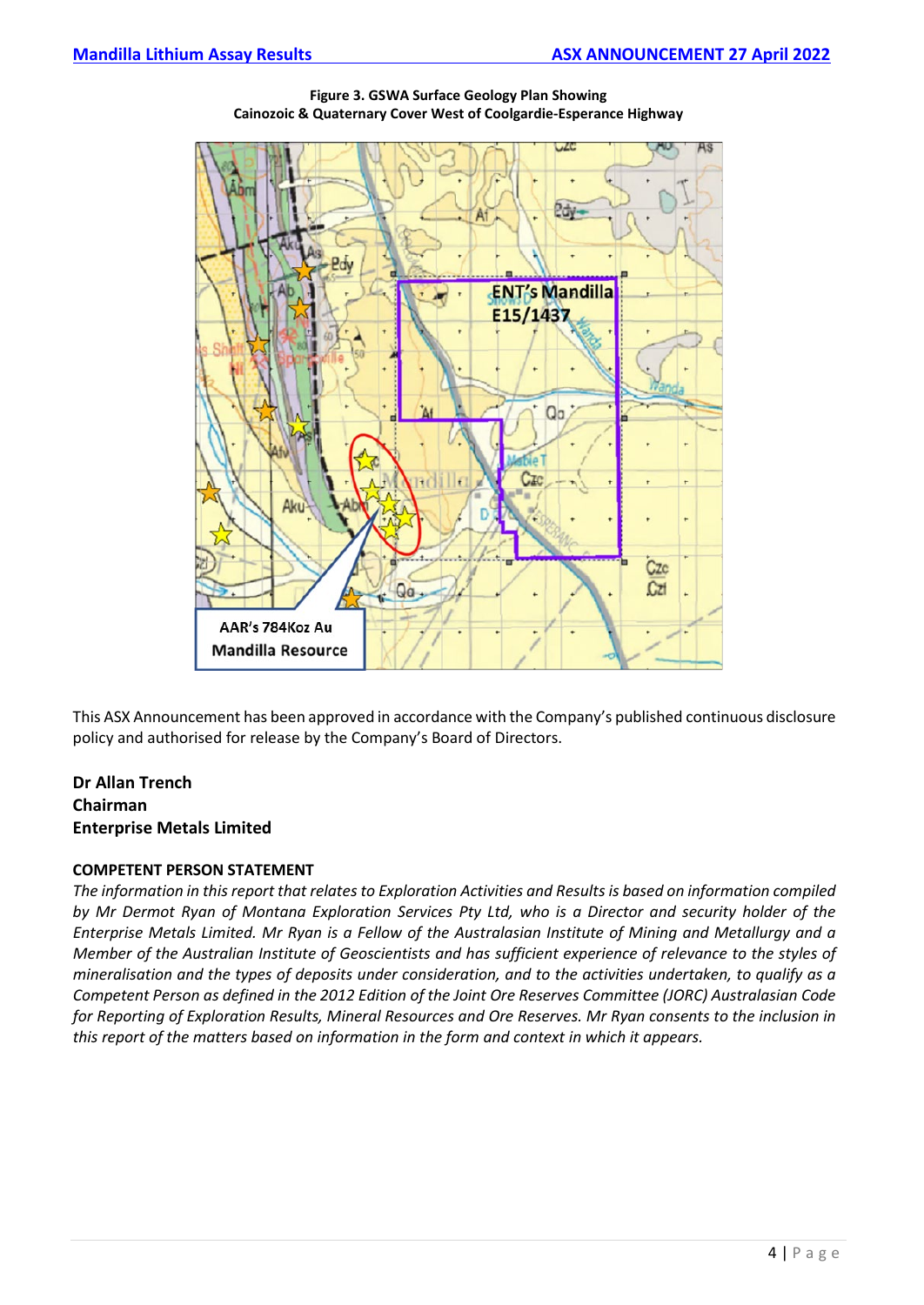|                | GDA_94_51 | GDA_94_51    | <b>RL</b> |     |            | <b>EOH</b> |
|----------------|-----------|--------------|-----------|-----|------------|------------|
| <b>Hole ID</b> | East      | <b>North</b> | (m)       | Azi | <b>Dip</b> | (m)        |
| MERC001        | 361800    | 6527600      | 315       | 270 | -60        | 109        |
| MERC002        | 361849    | 6527602      | 314       | 270 | $-60$      | 97         |
| MERC003        | 361893    | 6527601      | 314       | 270 | $-60$      | 106        |
| MERC004        | 361948    | 6527603      | 313       | 270 | $-60$      | 70         |
| MERC005        | 361507    | 6528604      | 314       | 270 | $-60$      | 84         |
| MERC006        | 361749    | 6527606      | 312       | 90  | $-60$      | 82         |
| MERC007        | 361701    | 6527597      | 312       | 90  | -60        | 112        |
| MERC008        | 361648    | 6527598      | 311       | 270 | $-60$      | 100        |
| MERC009        | 361600    | 6527597      | 312       | 270 | -60        | 76         |
| MERC010        | 361799    | 6527501      | 311       | 90  | $-60$      | 79         |
| MERC011        | 361750    | 6527500      | 311       | 90  | $-60$      | 80         |
| MERC012        | 361700    | 6527498      | 311       | 90  | $-60$      | 82         |
| MERC013        | 361648    | 6527500      | 311       | 90  | -60        | 79         |
| MERC014        | 361600    | 6527504      | 311       | 90  | $-60$      | 82         |
| MERC015        | 361488    | 6528518      | 311       | 90  | -60        | 79         |
| MERC016        | 361496    | 6528692      | 311       | 270 | $-60$      | 73         |
| MERC017        | 361447    | 6528700      | 311       | 270 | -60        | 64         |
| MERC018        | 360855    | 6529100      | 309       | 270 | $-60$      | 73         |
| MERC019        | 360903    | 6529093      | 313       | 270 | $-60$      | 73         |
| MERC020        | 360860    | 6528801      | 310       | 270 | -60        | 70         |
| MERC021        | 360895    | 6528799      | 312       | 270 | $-60$      | 68         |
| MERC022        | 361501    | 6527603      | 312       | 270 | -60        | 70         |
| <b>TOTAL</b>   |           |              |           |     |            | 1,808      |

## **Appendix 1. 2021 Mandilla RC Drill Collar Details**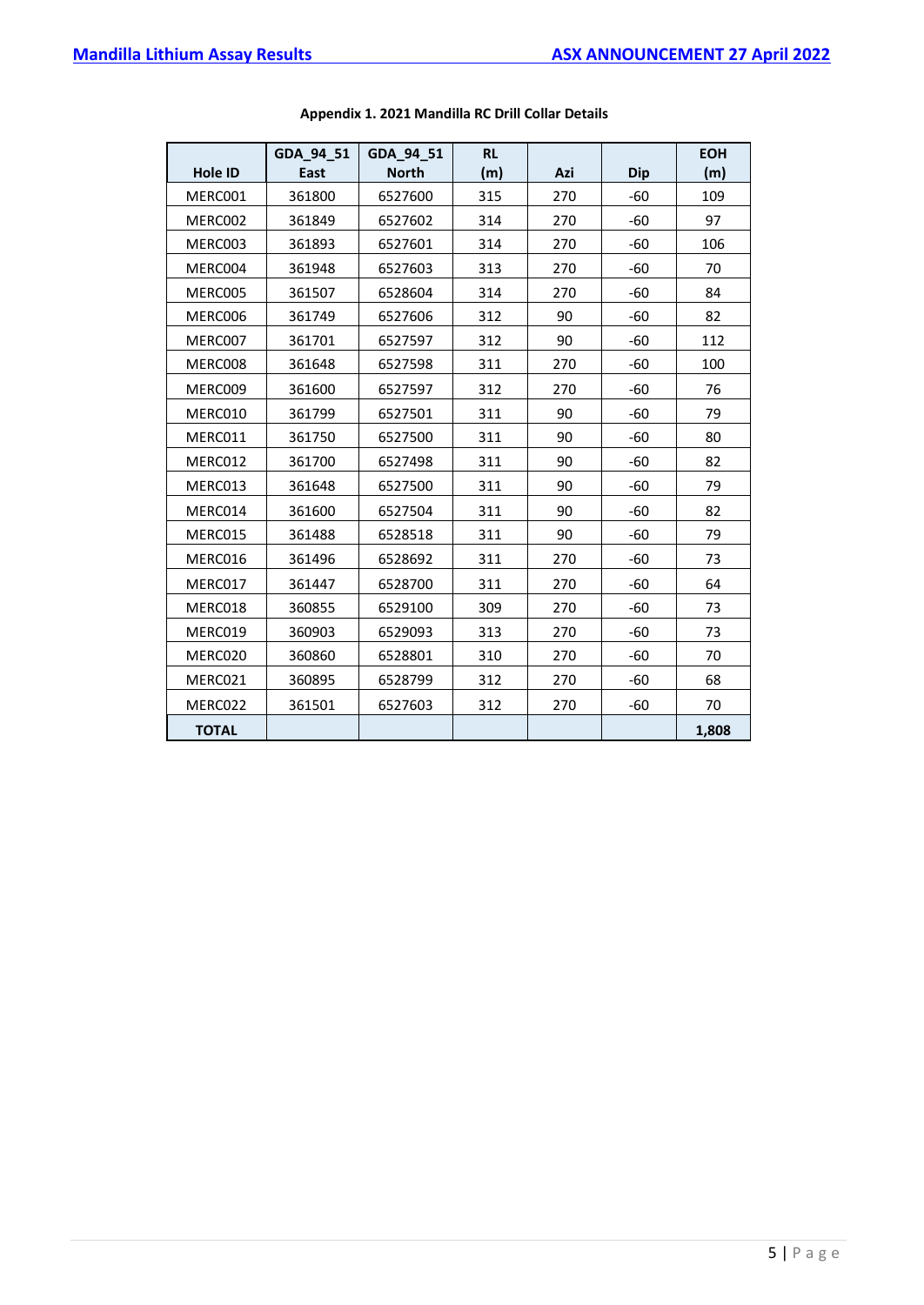# **JORC Code, 2012 Edition , Table 1. Mandilla Prospect WA**

# Section 1 Sampling Techniques and Data

(Criteria in this section apply to all succeeding sections.)

| <b>Criteria</b>                                      | <b>Commentary</b>                                                                                                                                                                                                                                                                                                                                                                                      |
|------------------------------------------------------|--------------------------------------------------------------------------------------------------------------------------------------------------------------------------------------------------------------------------------------------------------------------------------------------------------------------------------------------------------------------------------------------------------|
| Sampling<br>techniques                               | Enterprise's 2021 slimline RC drilling program was undertaken to follow up<br>$\bullet$<br>2020 aircore drilling results and a 2021 3D-IP survey.                                                                                                                                                                                                                                                      |
|                                                      | Each 1m of drilled sample was sub-sampled in a rotary splitter attached to the<br>$\bullet$<br>drill rig, with ~2kg sample collected in a metre labelled calico bag, and the<br>remainder collected in a 20 litre PVC pail. The bulk pail samples were tipped<br>onto pre-cleared ground in rows of 10 or 20 samples, and the 1m split in a<br>numbered calico bag was placed behind the bulk residue. |
|                                                      | Each 1m bulk sample on ground was scoop sampled with a PVC scoop to<br>$\bullet$<br>create a 4-metre representative composite sample.                                                                                                                                                                                                                                                                  |
|                                                      | All samples weighed between 2-3kg. All samples were dry<br>$\bullet$                                                                                                                                                                                                                                                                                                                                   |
|                                                      | 4m composite samples were dispatched to Intertek Genalysis Laboratory in<br>Kalgoorlie for Au and 12 pathfinder elements.                                                                                                                                                                                                                                                                              |
|                                                      | Sample preparation was comprised of oven drying, pulverising and splitting to<br>$\bullet$<br>produce a representative 10 gm assay charge pulp.                                                                                                                                                                                                                                                        |
|                                                      | The 10gm pulps were then then submitted for Aqua Regia digest, and read by<br>$\bullet$<br>ICP-ICP-MS for 13 element pathfinder suite, Au, Ag, As, Bi, Co, Cu, Mo, Ni,<br>Pb, Sb, Te, W and Zn, [AR25PATH]                                                                                                                                                                                             |
|                                                      | In 2022, Enterprise submitted aircore and RC pulps for pXRF Li-Index<br>$\bullet$<br>analysis and Mass Spectroscopy analysis for Lithium and associated minerals.                                                                                                                                                                                                                                      |
| <b>Drilling</b><br>techniques                        | The slimline drilling was undertaken by Impact Drilling Services and RIG 10. A<br>$\bullet$<br>Drill Rig mounted on a S30 truck, and a MAN 4 x 4 Air Truck with a Sullair<br>1350/500 Booster.                                                                                                                                                                                                         |
|                                                      | 3.5 metre long aircore/reverse circulation rods were used, with a slimline down<br>$\bullet$<br>hole hammer and a108mm diameter tungsten carbon button bit.                                                                                                                                                                                                                                            |
| Drill sample<br>recovery                             | Poor sample recoveries were visually estimated and recorded on sample log<br>$\bullet$<br>sheets. The sample cone splitter was routinely cleaned with compressed air at<br>the end of each rod run (3m) or when deemed necessary.                                                                                                                                                                      |
|                                                      | There is insufficient data to determine if there is a sample bias between sample<br>$\bullet$<br>recoveries and assay grades.                                                                                                                                                                                                                                                                          |
| Logging                                              | Geological logging of aircore drill spoils was done on a visual basis for lithology,<br>$\bullet$<br>grainsize, mineralogy, colour and weathering.                                                                                                                                                                                                                                                     |
|                                                      | Logging was further aided with the collection of 1m chip trays which were then<br>photographed. All drill holes were logged in their entirety.                                                                                                                                                                                                                                                         |
| Sub-sampling<br>techniques and<br>sample preparation | Each 1m of drilled sample was sub-sampled in a rotary splitter attached to the drill<br>rig, with ~2kg sample collected in a metre labelled calico bag, and the remainder<br>collected in a 20 litre PVC pail. The bulk pail samples were tipped onto pre-cleared<br>ground in rows of 10 or 20 samples, and the 1m split in calico bag was placed<br>behind the bulk residue.                         |
|                                                      | Each 1m bulk sample on ground was scoop sampled with a PVC scoop to create<br>$\bullet$<br>a 4-metre representative composite sample. At End of Hole, 4m compositing may<br>have been replaced with 2m, 3m or 5m compositing.                                                                                                                                                                          |
|                                                      | Field QAQC reference samples and duplicates were not routinely submitted with<br>$\bullet$<br>each 4m composite sample batch. QAQC reference samples and duplicates were<br>placed with 1m original sample splits.                                                                                                                                                                                     |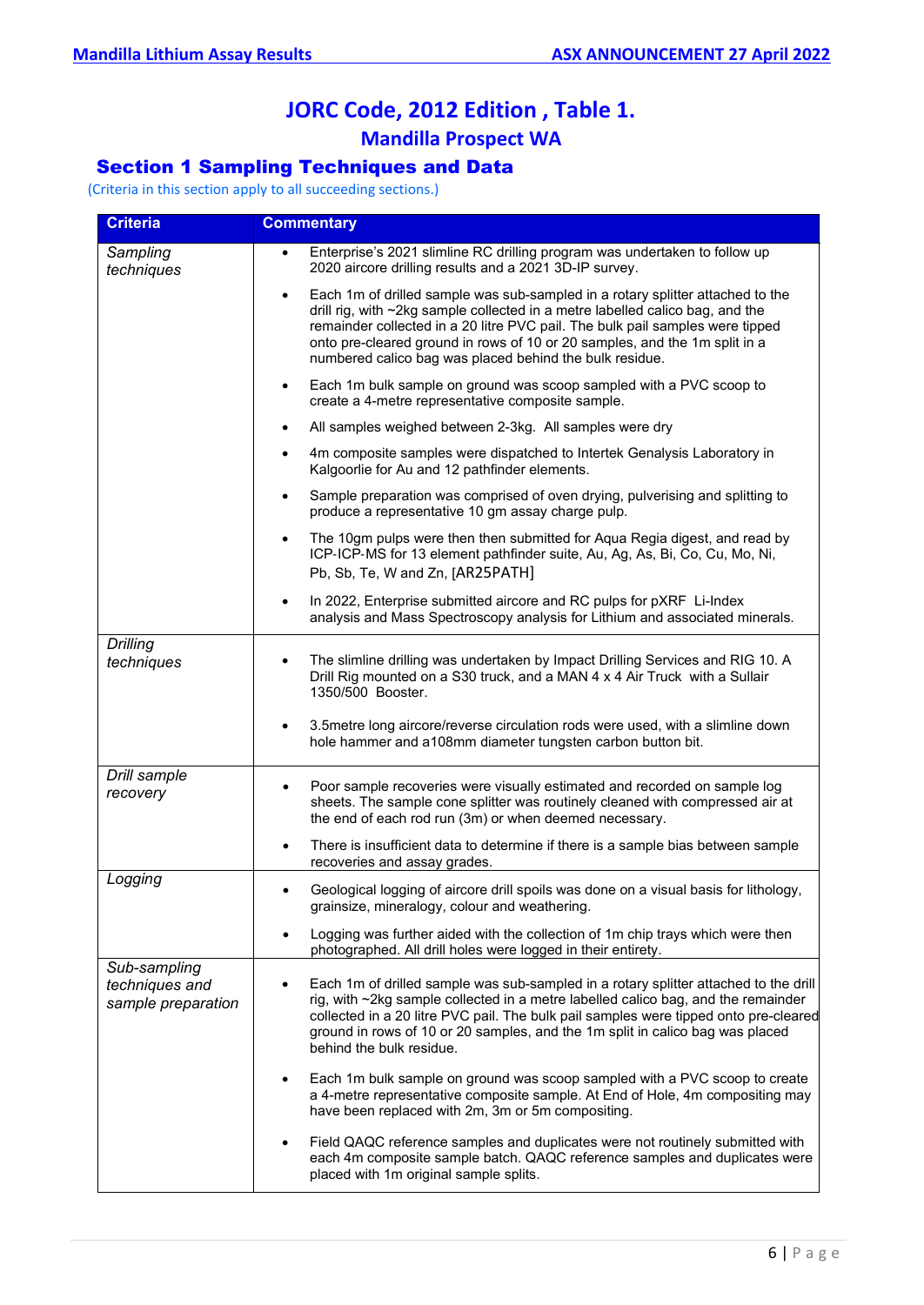| Quality of assay data<br>and          | All samples were processed by NATA accredited provider - Intertek Genalysis.                                                                                                                                                                                                                                                          |
|---------------------------------------|---------------------------------------------------------------------------------------------------------------------------------------------------------------------------------------------------------------------------------------------------------------------------------------------------------------------------------------|
| laboratory tests                      | 1m sample preparation at Genalysis in Kalgoorlie was comprised of oven drying,<br>$\bullet$<br>pulverising and splitting to produce a representative 10gm assay charge pulp.                                                                                                                                                          |
|                                       | The 10gm pulps were then submitted to Genalysis in Perth for Aqua regia<br>$\bullet$<br>digestion, with 10gm samples analysed using method ICP-MS AR10/MS33 for 33<br>elements including gold and Ag, Al, As, B, Ba, Bi, Ca, Cd, Ce, Co, Cr, Cu, Fe, K,<br>La, Mg, Mn, Mo, Na, Ni, P, Pb, S, Sb, Sc, Sr, Te, Ti, Tl, V, W, Zn and Zr. |
|                                       | The laboratory routinely undertook analysis of duplicate pulps and house<br>$\bullet$<br>standards, and these results were reported electronically by the laboratory in both<br>pdf and CSV format.                                                                                                                                   |
|                                       | In 2022, selected drill pulps from pegmatitic lithologies were sent for Li Index<br>$\bullet$<br>analysis at Portable Spectral Services Pty Ltd in West Perth, and duplicate pulps<br>were sent to MinAnalytical Services Pty Ltd for 4 acid digest and Mass<br>Spectroscopy (MA40MS) and Optical Emission Spectroscopy (MA40OES).    |
| Verification of<br>sampling and       | Field data was collected on site using a standard set of logging codes. Data was<br>$\bullet$<br>then uploaded into an Access database.                                                                                                                                                                                               |
| assaying                              | Assays reported from the laboratory were stored in the Company database and<br>$\bullet$<br>have not been adjusted in any way.                                                                                                                                                                                                        |
|                                       | Significant intersections were verified by senior exploration personnel.<br>$\bullet$                                                                                                                                                                                                                                                 |
| Location of<br>data points            | The drill hole collar was surveyed with a handheld GPS unit with an accuracy of<br>$\bullet$<br>±5m which is considered sufficiently accurate for the purpose of the<br>reconnaissance drill hole program.                                                                                                                            |
|                                       | All co-ordinates are expressed in GDA94 datum, Zone 51.<br>$\bullet$                                                                                                                                                                                                                                                                  |
| Data spacing and<br>distribution      | The slimline RC drilling was conducted at three locations on GDA 94 located<br>$\bullet$<br>east-west lines.                                                                                                                                                                                                                          |
|                                       | From the rotary splitter a $\sim$ 2kg representative 1m sample was collected and<br>$\bullet$<br>stored on site in a calico bag.                                                                                                                                                                                                      |
|                                       | Each 1m bulk sample on ground was scoop sampled with a PVC scoop to create<br>a 4-metre representative composite sample. At End of Hole, 4m compositing may<br>have been replaced with 2m or 3m or 5m compositing.                                                                                                                    |
| Orientation of data<br>in relation to | No surface geology was available to determine stratigraphy or structure.                                                                                                                                                                                                                                                              |
| geological structure                  | All holes were drilled at -60 degrees, but drill hole spacing was insufficient to define<br>geological structure.                                                                                                                                                                                                                     |
| Sample<br>security                    | Each 1m sample was put into a metre labelled draw string calico bag and tied off<br>$\bullet$<br>and stored on site.                                                                                                                                                                                                                  |
|                                       | Each 4m composite sample was put into a pre-numbered draw string calico bag,<br>tied off and then approximately 8 bags were placed in a polyweave bag which was<br>zip tied and labelled.                                                                                                                                             |
|                                       | The polyweave bags were delivered directly to the Intertek Genalysis Laboratory<br>$\bullet$<br>in Kalgoorlie by company personnel for sample preparation, and the pulps were<br>then sent by courier to the Genalysis Laboratory in Perth for analysis.                                                                              |
| Audits or<br>reviews                  | As the 4m composite assay data has just been received, no external reviews<br>have yet been undertaken. The Company will carry out Internal audits, reviews<br>and external audits of procedures and data when further assay data including<br>selected 1m samples are collected and assayed.                                         |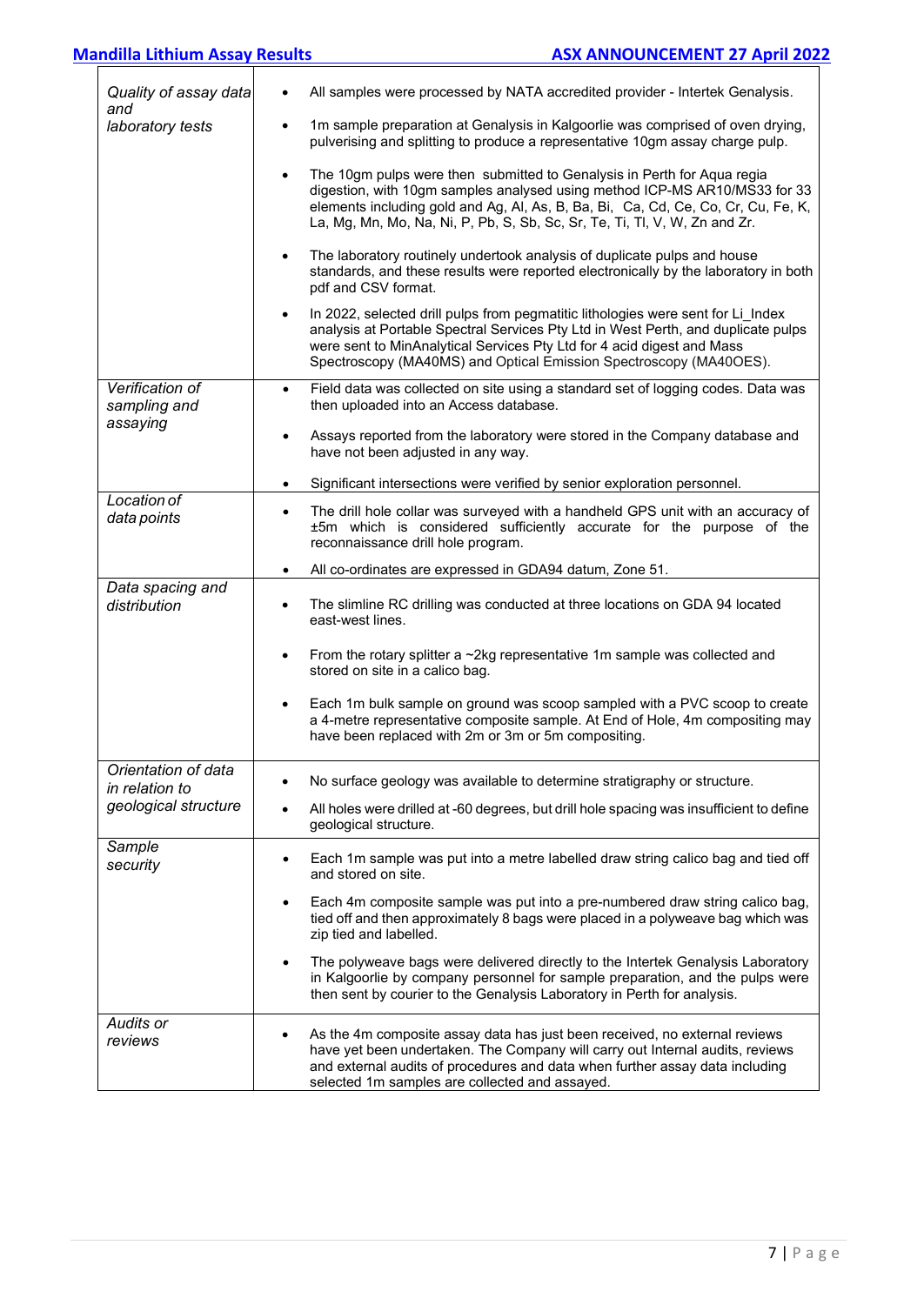# Section 2 Reporting of Exploration Results

(Criteria listed in the preceding section also apply to this section.)

| <b>Criteria</b>                         | <b>Commentary</b>                                                                                                                                                                                                                                                                                                                                                                                                                                                                                                                                                                                               |
|-----------------------------------------|-----------------------------------------------------------------------------------------------------------------------------------------------------------------------------------------------------------------------------------------------------------------------------------------------------------------------------------------------------------------------------------------------------------------------------------------------------------------------------------------------------------------------------------------------------------------------------------------------------------------|
| Mineral<br>tenement and<br>land tenure  | The Mandilla Prospect is comprised of one granted Exploration Licence 15/1437 and<br>$\bullet$<br>one Prospecting Licence 15/5885 in the name of Vera Olive ALLEN.                                                                                                                                                                                                                                                                                                                                                                                                                                              |
| status                                  | Exploration Licence 15/1437 was granted on 18 March 2015 for 5 years, and an<br>$\bullet$<br>Extension of Term to 17 March 2025 was granted by DMIRS on 11May 2020.<br>Prospecting Licence 15/5885 was granted on 19 September 2014 and expires on 18<br>September 2022.                                                                                                                                                                                                                                                                                                                                        |
|                                         | The Tenements are in good standing and there is no known impediment to<br>$\bullet$<br>exploration on the eastern side of the Coolgardie-Esperance Highway. The area<br>west of the highway contains outcrop and is known as Emu Rock. It is believed that<br>this is a heritage site.                                                                                                                                                                                                                                                                                                                          |
|                                         | The two granted Tenements are on Vacant Crown Land which was formerly Mandilla<br>$\bullet$<br>Pastoral Lease. A public sealed highway, a water pipeline and high pressure gas<br>line occur on easements excised from the Tenements.                                                                                                                                                                                                                                                                                                                                                                           |
|                                         | The Marlinyu Ghoorlie NT Claim (WC2017/007) covers the whole tenement area<br>$\bullet$<br>and was filed on 22 December 2017. The Claim entered the Register on 28<br>March 2019. There is currently no Native Title Heritage Agreement in place<br>between the NT Claimant and Tenement Holder as the Tenements were granted<br>before the filing of the Claim.                                                                                                                                                                                                                                                |
|                                         |                                                                                                                                                                                                                                                                                                                                                                                                                                                                                                                                                                                                                 |
| Exploration<br>done by other<br>parties | From the late 1960's to the early 1980's, exploration in the Widgiemoolth area was<br>focused on nickel exploration. In 1981 Newmont Holdings Pty Ltd explored the<br>Spargoville Project for stratabound volcanogenic gold mineralisation. The<br>exploration model was based on the Spargos Reward deposit. The JV<br>covered a 186 km <sup>2</sup> in a narrow 40 km long block of contiguous tenements<br>extending from north of the Spargos Reward-Mine southwards to<br>Widgiemooltha.                                                                                                                   |
|                                         | Newmont's focus was largely around Spargoville, but they undertook<br>$\bullet$<br>reconnaissance E-W lines of rotary airblast (RAB) drilling throughout the belt with<br>bottom hole sampling and assaying for gold and arsenic only. The RAB assay results<br>in the Mandilla area were not encouraging.                                                                                                                                                                                                                                                                                                      |
|                                         | Newmont undertook wide spaced reconnaissance lines of IP throughout their project<br>area in 1983, and one of these lines (Line 33500N) was placed east-west just south<br>of the Mandilla homestead.                                                                                                                                                                                                                                                                                                                                                                                                           |
|                                         | The Spargoville East IP surveys were undertaken by Goanna Exploration Pty Ltd<br>using Newmont's IP equipment. A Hunter 7.5KVA transmitter/generator unit<br>operating on a 2.0 seconds 'on' and 2.0 sends 'off' was used. The receiver was an<br>Elliot R10-A, with a dipole-dipole array. The dipole lengths were 50m and dipole<br>separations expanded from 50 to 300m. (Wamex a14616)                                                                                                                                                                                                                      |
|                                         | In 1987, WMC Resources Ltd entered into a JV with Camira Mines NL, to explore<br>E15/116. WMC collected 3,757 -10# soil samples from the 40km2 tenement. The<br>soil survey defined two gold soil anomalies adjacent to the granite-sediment contact<br>west of the Mandilla Homestead. The southern anomaly was defined by a 20ppb Au<br>contour, with peak values up to 150ppb Au, extending over 800m of strike. The<br>northern anomaly was defined by a 10ppb Au contour extending over 600m. Some<br>117 of the 3,757 soil samples were located on the current Mandilla tenements<br>E15/1437 & P15/5885. |
|                                         | Between 1990-1997, under the "Widgiemooltha Project" banner, WMC held a very<br>substantial block of tenements from ~30km south of Higginsville to ~20km north of<br>Widgiemooltha. WMC was targeting both nickel and gold deposits.                                                                                                                                                                                                                                                                                                                                                                            |
|                                         | Most of WMC's exploration occurred immediately to the west of the current Mandilla                                                                                                                                                                                                                                                                                                                                                                                                                                                                                                                              |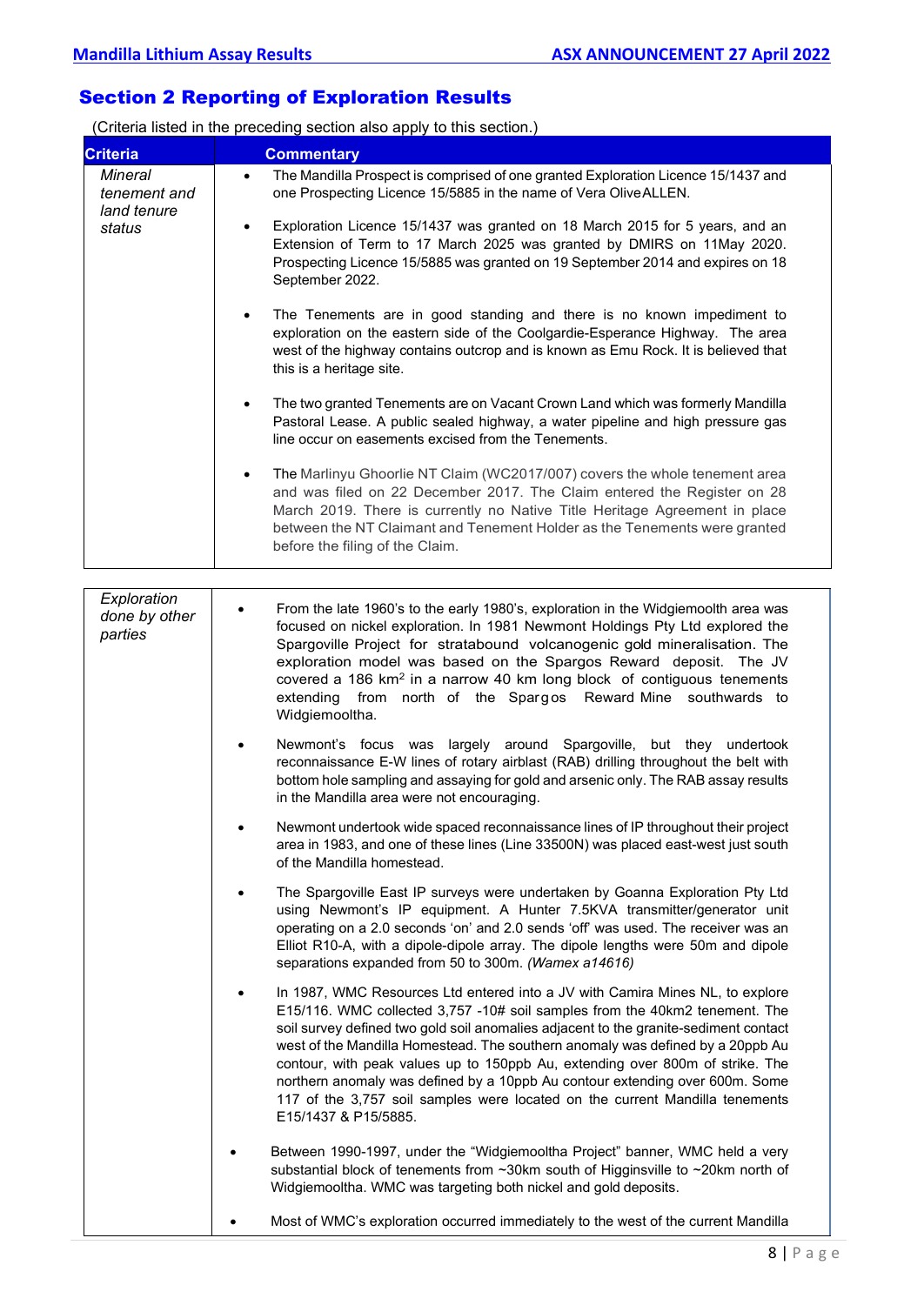| <b>Mandilla Lithium Assay Results</b>                 | <b>ASX ANNOUNCEMENT 27 April 2022</b>                                                                                                                                                                                                                                                                                                                                                                                                                                                                                 |
|-------------------------------------------------------|-----------------------------------------------------------------------------------------------------------------------------------------------------------------------------------------------------------------------------------------------------------------------------------------------------------------------------------------------------------------------------------------------------------------------------------------------------------------------------------------------------------------------|
| <b>Exploration done</b><br>by other parties<br>cont'd | Prospect tenements E15/1437 & P15/5885 (ie. within current Anglo Australian<br>Resources NL's Mandilla Project tenements) but a small amount overlapped into<br>current E15/1437 and P15/5885.                                                                                                                                                                                                                                                                                                                        |
|                                                       | In 1991-1992 WMC undertook extensive -6mm bulk soil sampling programs on a<br>400m x 100m grid and some aircore drilling. In June 1993, E15/116 was<br>converted to Mining Lease 15/633.                                                                                                                                                                                                                                                                                                                              |
|                                                       | As part of this large regional AC program, WMC reported that 43 shallow aircore<br>holes (647m) were drilled within M15/633 over a gold soil anomaly in the vicinity<br>of the Mandilla Homestead. (in what is now E15/1437). The drilling was<br>undertaken on east-west lines, 200m apart, with 40m hole spacing. (AC holes<br>WID1908, WID1910 - WID1928 and WID1930 - WID1952). WMC reported the<br>bottom 3m results of all holes as 0.02ppmAu.                                                                  |
|                                                       | WMC undertook a partial surrender of E15/116 in 1990 which was picked up by<br>$\bullet$<br>AngloGold Australia Ltd as E15/660. AngloGold undertook an extensive soil auger<br>drilling program (400m x400m, 766 holes/1,150m, average 1.5m depth) with RAB<br>drilling (106 holes/3,922m) to follow up of soil geochemical anomalies. The eastern<br>half of E15/1437 was covered by this soil auger drilling program. (128 samples)                                                                                 |
|                                                       | Three of AngloGold's RAB holes (LFRB102,103 & 105, for total 149m) were drilled<br>$\bullet$<br>in the NE corner of current tenement E15/1437. The peak assay from AngloGold's<br>106 RAB hole program was recorded in LFRB105: 4m at 0.028 ppm Au from 52-<br>56m.                                                                                                                                                                                                                                                   |
|                                                       | In 2001 WMC sold its St Ives and Agnew gold assets to subsidiaries of Gold Fields<br>$\bullet$<br>Limited. The Mandilla tenements M15/96 and M15/633 were part of this package. In<br>2004 Anglo Australian Resources NL ("AAR") purchased the gold rights of the<br>Mandilla Project (M15/96 & M15/63) from Gold Fields.                                                                                                                                                                                             |
|                                                       | The whole of the Mandilla Project was covered by the 2004 low level airborne<br>$\bullet$<br>geophysical survey by UTS Geophysics. Total field magnetic data, radiometric data<br>and digital terrain information was collected on 50m spaced east-west lines at a<br>sensor height of 30m. The survey consisting of 963 line kilometres was part of a<br>much larger multiclient survey.                                                                                                                             |
|                                                       | In August 2014 William Royce Allen applied for the surrendered portion of M15/633<br>as Exploration Licence 15/1437, which was granted for 5 years on 18 March 2015.<br>From 2015 to 2019, William Allen and family metal detected and prospected on<br>E15/1437 for gold nuggets.                                                                                                                                                                                                                                    |
|                                                       | Based on observations of panned samples from ~150 shallow auger holes drilled by<br>Mr Allen on E15/1437, it was concluded that these nuggets had most likely<br>weathered out of the syenite and had concentrated in the easterly draining channel<br>that drains to Lake Lefroy some 10 kilometres to the east of Mandilla.                                                                                                                                                                                         |
|                                                       | The eastern portion of the Mandilla Syenite (E15/1437) has been explored by soil<br>$\bullet$<br>sampling and sparse shallow RAB drilling by Newmont, WMC and AngloGold, which<br>has been largely ineffective.                                                                                                                                                                                                                                                                                                       |
| Geology                                               | Regional geological setting is interpreted to be Archaean mafic sequence of rocks<br>wrapped around younger intrusive Archaean granites, based on GSWA regional<br>airborne magnetic surveys and previous GSWA geological mapping.                                                                                                                                                                                                                                                                                    |
|                                                       | The Mandilla Prospect lies on the eastern margin of the Mandilla Syenite, a porphyritic<br>$\bullet$<br>granitic intrusion. The granite intrudes volcanoclastic sedimentary rocks in the area<br>which form part of the Spargoville Group. Significant NW to WNW and NE trending<br>structures along the western flank of the tenements are interpreted from regional<br>aeromagnetic data to cut through the Mandilla Syenite and may be important in<br>localising gold mineralisation within the Mandilla Syenite. |
|                                                       | Note: there is very little exposed bedrock in most of the current tenement area as<br>basement is obscured by alluvium and palaeo-channel material over saprolitic clays.                                                                                                                                                                                                                                                                                                                                             |